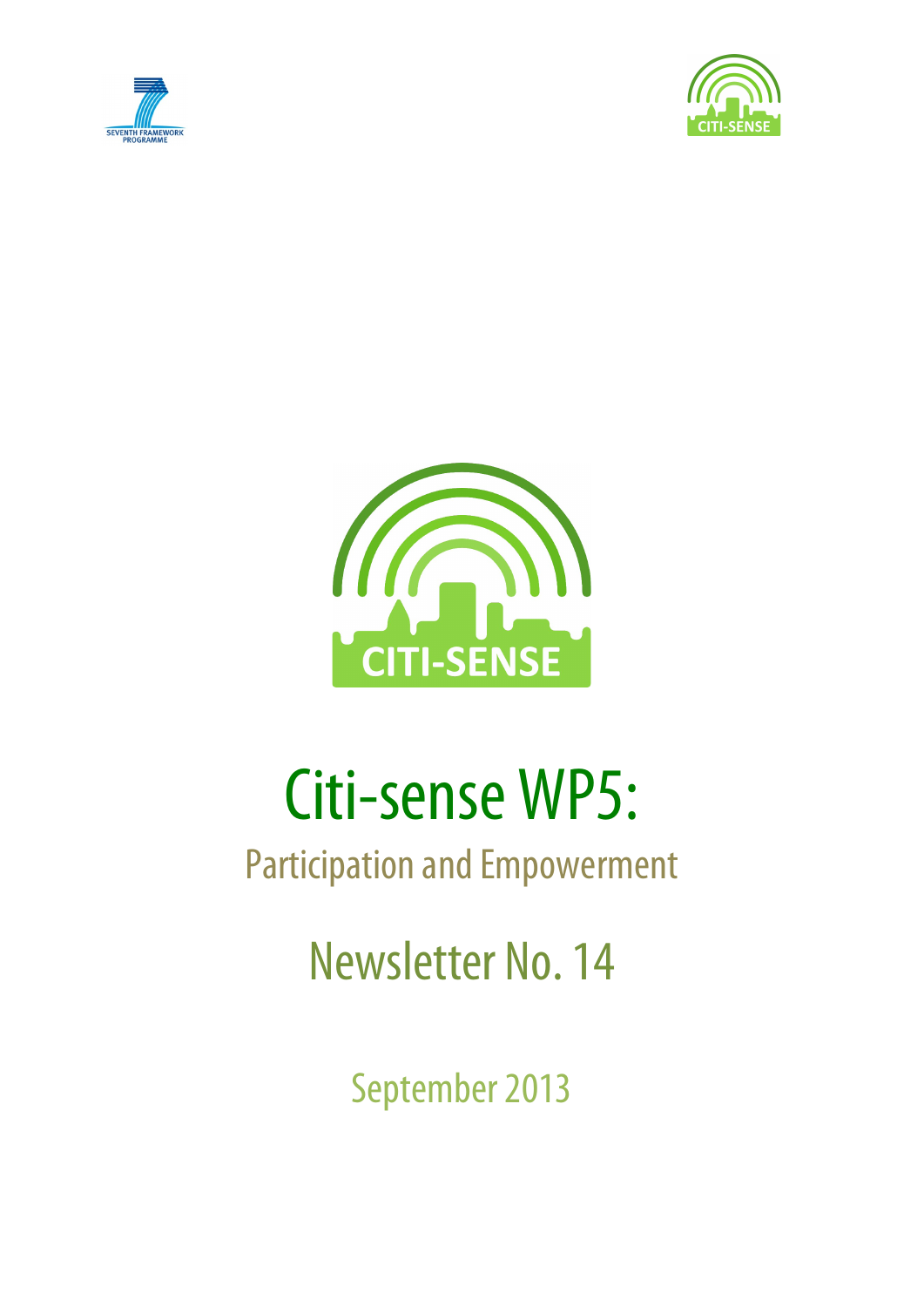



## Articles and Publications.

#### **E-participation and climate change in Europe: An analysis of local government practices.**

Citizens are demanding greater transparency and accountability from their governments, and seek to participate in shaping the policies that affect their lives. The diffusion of the Internet has raised expectations that electronic tools may increase citizen participation in government decision-making and stop the decline of trust in political institutions.

http://www.iiisci.org/journal/CV\$/sci/pdfs/iHA763VE.pdf?utm\_source=buffer&utm\_campaign=Buffer&utm\_content=bufferbd2e4 &utm\_medium=twitter

#### **El teléfono móvil como herramienta de investigación.**

La telefonía móvil puede ofrecer aún mucho más: permite conocer y evaluar las reacciones de los individuos a cambios ambientales. En lugar de utilizar una encuesta tradicional, siempre asociada a un momento concreto, la utilización de teléfonos móviles permite plantearnos la realización de encuestas en diferentes momentos y recibir respuestas geolocalizadas. En el estudio piloto les pedimos a los participantes que manifestasen su nivel de bienestar en varios momentos del día y encontramos que los hombres, de manera sistemática, expresaban un menor nivel de bienestar cuanto más lejos se encontraban de su hogar. Las mujeres, en cambio, no mostraban un patrón significativo. Creemos que hay muchas otras variables, relacionadas o no con el bienestar, que son dependientes del contexto subjetivo del individuo. Tanto su variabilidad, como la posible emergencia de patrones universales, podrían estudiarse a través de este tipo de análisis.

http://innovacion.ticbeat.com/telefono-movil-herramienta-investigacion/

#### **E-Citoyennetés.**

Dans le monde numérique, le citoyen devient acteur à part entière et entre dans un espace où il défie et délégitime les puissants. L'Internet permet à l'espace public de changer d'échelle et s'affranchit des étiquettes politiques ; il aspire aussi à construire l'auteur et l'acteur, l'e-citoyen. Le cyberactivisme aspire à défier et refonder l'ordre établi. Cet ouvrage travaille deux thèses : L'Internet a un projet politique ; ce projet politique s'appelle l'e-citoyenneté, vitale, élargie, argumentée.

http://www.participation-et-democratie.fr/fr/node/1270